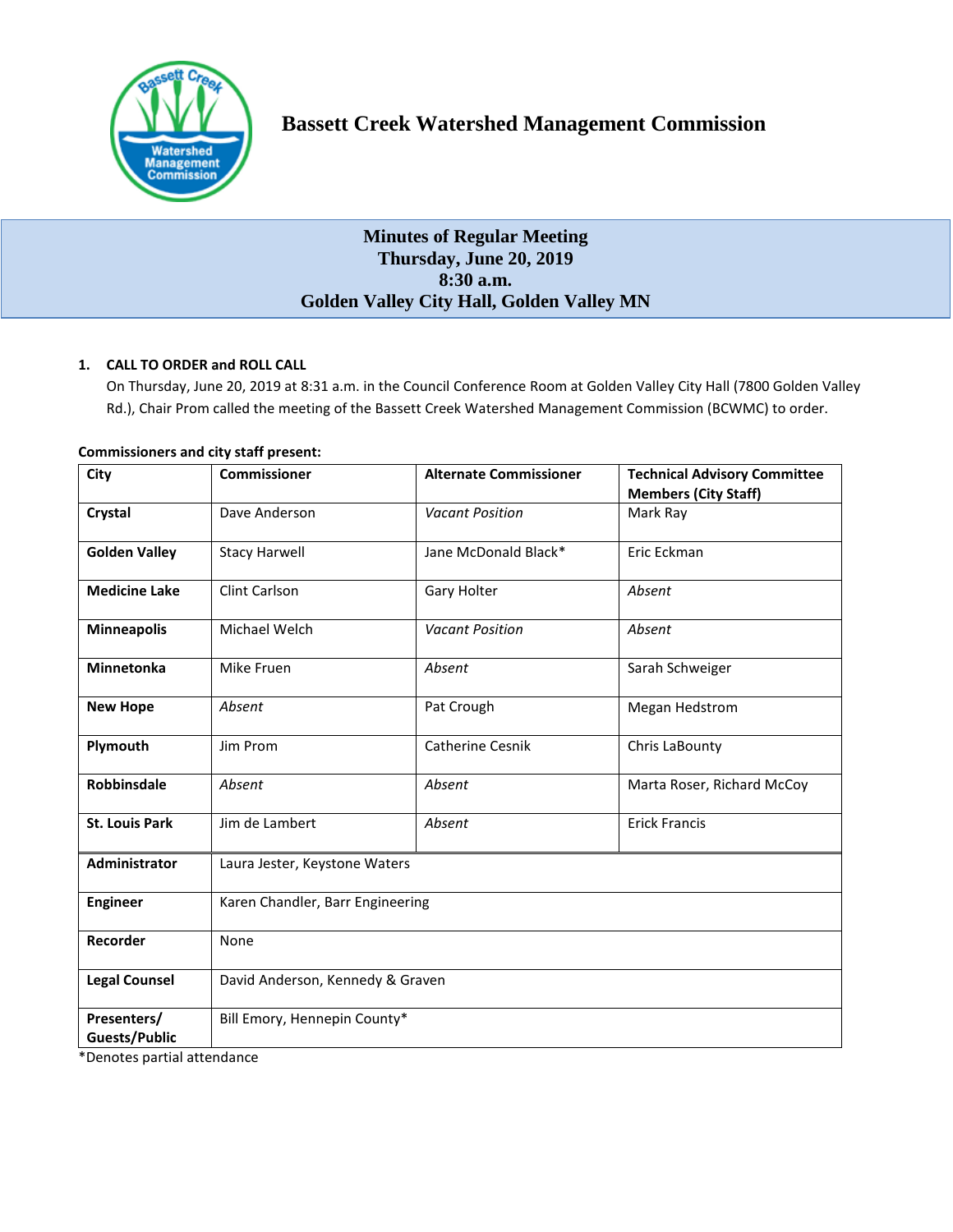#### **2. CITIZEN FORUM ON NON-AGENDA ITEMS**

No citizens present.

#### **3. APPROVAL OF AGENDA**

**MOTION:** Commissioner Welch moved to approve the agenda. Commissioner Fruen seconded the motion. Upon a vote, the motion carried 8-0 [City of Robbinsdale was absent from the vote].

#### **4. CONSENT AGENDA**

Administrator Jester noted the revised June financial statement distributed at the meeting. She indicated that two invoices were added and one invoice was revised.

The following items were approved as part of the consent agenda: May 16, 2019 Commission meeting minutes, acceptance of the revised June 2019 financial report, payment of invoices, approval of Theodore Wirth Golf Course Cart Path Project, Golden Valley.

The general and construction account balances reported in the revised June 2019 Financial Report are as follows: Checking Account Balance **\$ 703,453.27** 

| TOTAL GENERAL FUND BALANCE                  | \$703,453.27      |
|---------------------------------------------|-------------------|
| TOTAL CASH & INVESTMENTS ON-HAND (06/12/19) | \$3,564,717.11    |
| CIP Projects Levied - Budget Remaining      | \$ (4,636,650.52) |
| <b>Closed Projects Remaining Balance</b>    | \$364,066.19      |
| 2012-2017 Anticipated Tax Levy Revenue      | \$7,045.36        |
| 2018 Anticipated Tax Levy Revenue           | \$10,316.57       |
| Anticipated Closed Project Balance          | \$381,428.12      |

**MOTION:** Commissioner Carlson moved to approve the consent agenda. Commissioner Welch seconded the motion. Upon a vote, the motion carried 8-0 [City of Robbinsdale was absent from the vote].

#### **5. BUSINESS**

#### **A. Consider Resolution of Appreciation for Commissioner Scanlan**

Administrator Jester explained that Commissioner Scanlan recently stepped down from the Commission citing health concerns. She added that she greatly appreciated his participation on Commission committees and during meetings and noted that he regularly took advantage of training opportunities to continually learn more. Various commissioners added their praise for Commissioner Scanlan's involvement and work.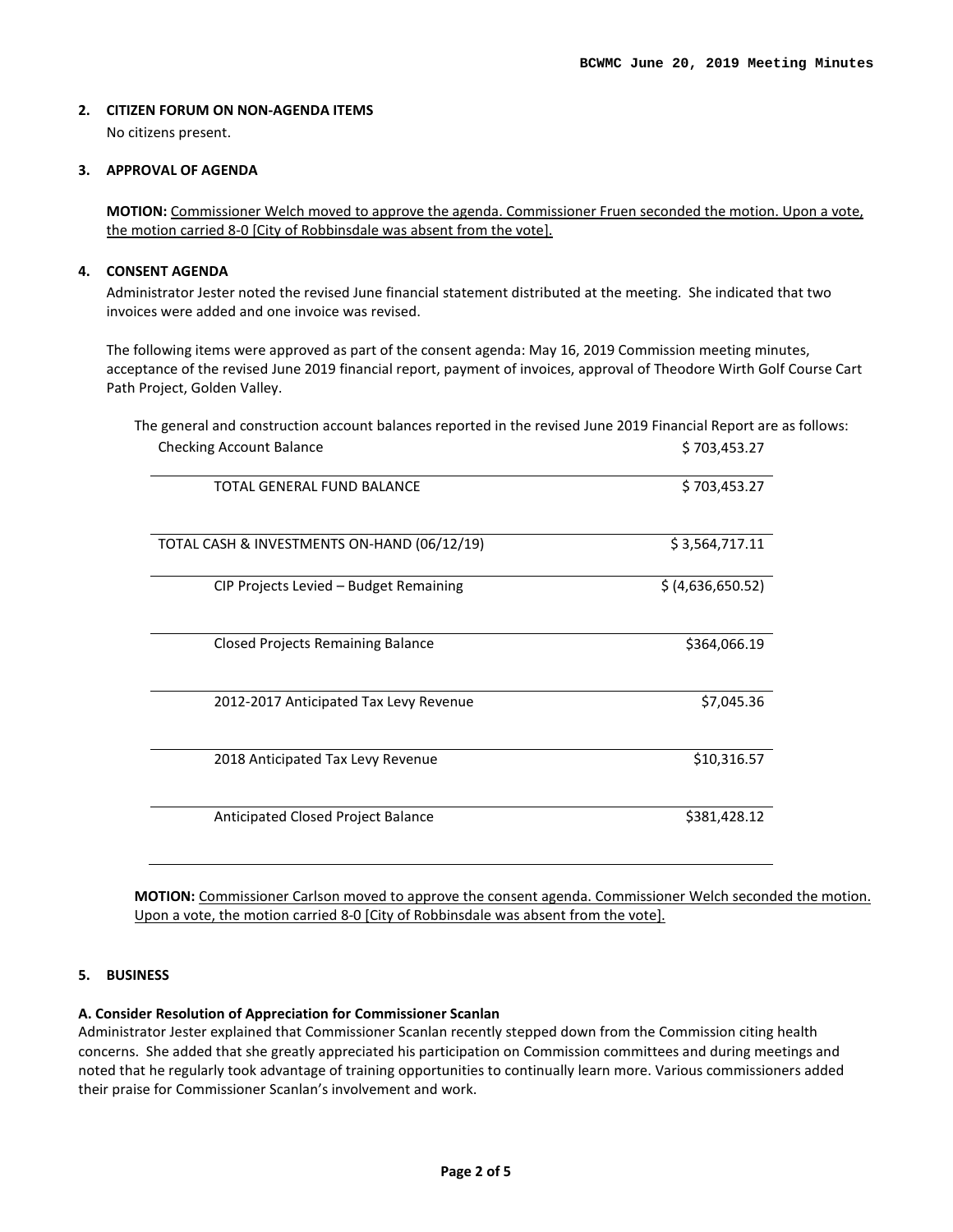**MOTION**: Commissioner Anderson moved to approve the resolution of appreciation for Commissioner Scanlan; Commissioner Welch seconded the motion. Upon a vote, the motion carried 8-0 [City of Robbinsdale was absent from the vote].

#### **B. Elect New Commission Secretary**

Due to Commissioner Scanlan's resignation, the Commission is in need of a new secretary. Administrator Jester gave a brief overview of the position noting it mostly involves providing signatures on official contracts and business.

**ELECTION:** Commissioner Welch nominated Commissioner de Lambert as Commission Secretary. Upon a vote, the Commission elected Commissioner de Lambert on a vote of 8-0 [City of Robbinsdale was absent from the vote].

The following meeting items were taken out of order to allow time for Alt. Commissioner McDonald Black to arrive

#### **D. Consider Technical Advisory Committee Recommendations**

TAC chair, Mark Ray, gave a brief overview noting that the TAC met on May 29<sup>th</sup> to discuss how the Commission should review proprietary stormwater manufactured treatment devices (MTDs) proposed to be used in development or redevelopment projects. He noted that they have another meeting planned on July  $8<sup>th</sup>$  to further discuss the issue, but the TAC has one recommendation at this time. Mr. Ray indicated that ideally, the MPCA would test MTDs and include them in the Minnesota Stormwater Manual. He noted the Commission should advocate for this but that it's the long-term vision as it would take considerable time. He relayed the TAC recommendation that the Commission cooperate with other watersheds in sending a letter to the MPCA, formally requesting that the MPCA evaluate stomwater MTDs and include development protocols in the MN Stormwater Manual.

Commissioner Welch asked if the TAC is developing a list of specific technologies they wish the MPCA to test. Mr. Ray indicated that, no, the TAC is discussing the structure or process of a testing program. Commissioner Welch indicated that Riley Purgatory Bluff Creek Watershed District is discussing a similar matter and that it's a good idea to cooperate with others.

**MOTION**: Commissioner Welch moved approval of the TAC recommendation and added that the MN Board of Water and Soil Resources should be copied on the communication with the MPCA. Commissioner de Lambert seconded the motion. Upon a vote the motion carried 8-0 [City of Robbinsdale was absent for the vote.]

#### **E. Receive Update on 50th Anniversary Event**

Administrator Jester gave an update on the anniversary event. She noted that Commissioner Welch would emcee the event, that over 60 people were registered for the tour and over 80 registered for the event. She noted that the tour handout was being developed, catering was ordered, and that she was gathering materials for display. She also indicated that she attended the Golden Valley and Crystal City Council meetings to receive, on the Commission's behalf, resolutions/proclamations recognizing the 50<sup>th</sup> anniversary of the Commission. She reported that Commissioner Anderson was also present at the Crystal council meeting but that neither Commissioner Harwell nor Alt. Commissioner McDonald Black were available to attend the Golden Valley council meeting.

#### **C. Set Proposed 2020 Operating Budget**

Administrator Jester reminded commissioners that at their May meeting they reviewed the Budget Committee's recommendations for the 2020 operating budget and that there had been considerable discussion about how much money should be set aside to start saving for the development of the next watershed management plan due in 2025. She noted that she and Commission Engineers Chandler and Williams had met and discussed possible costs of 2025 plan development with items to consider laid out in the memo included with meeting materials. She recommended the Commission plan for a plan development budget of \$120,000.

Administrator Jester noted she included three different options for setting aside varying amounts each year for plan development in the memo that has impacts on assessments ranging from an increase of 3% over 2019 assessments to an increase of 4.5% over 2019 assessments. She also noted that the budget figures include \$7,500 for dues to the Minnesota Association of Watershed Districts (MAWD).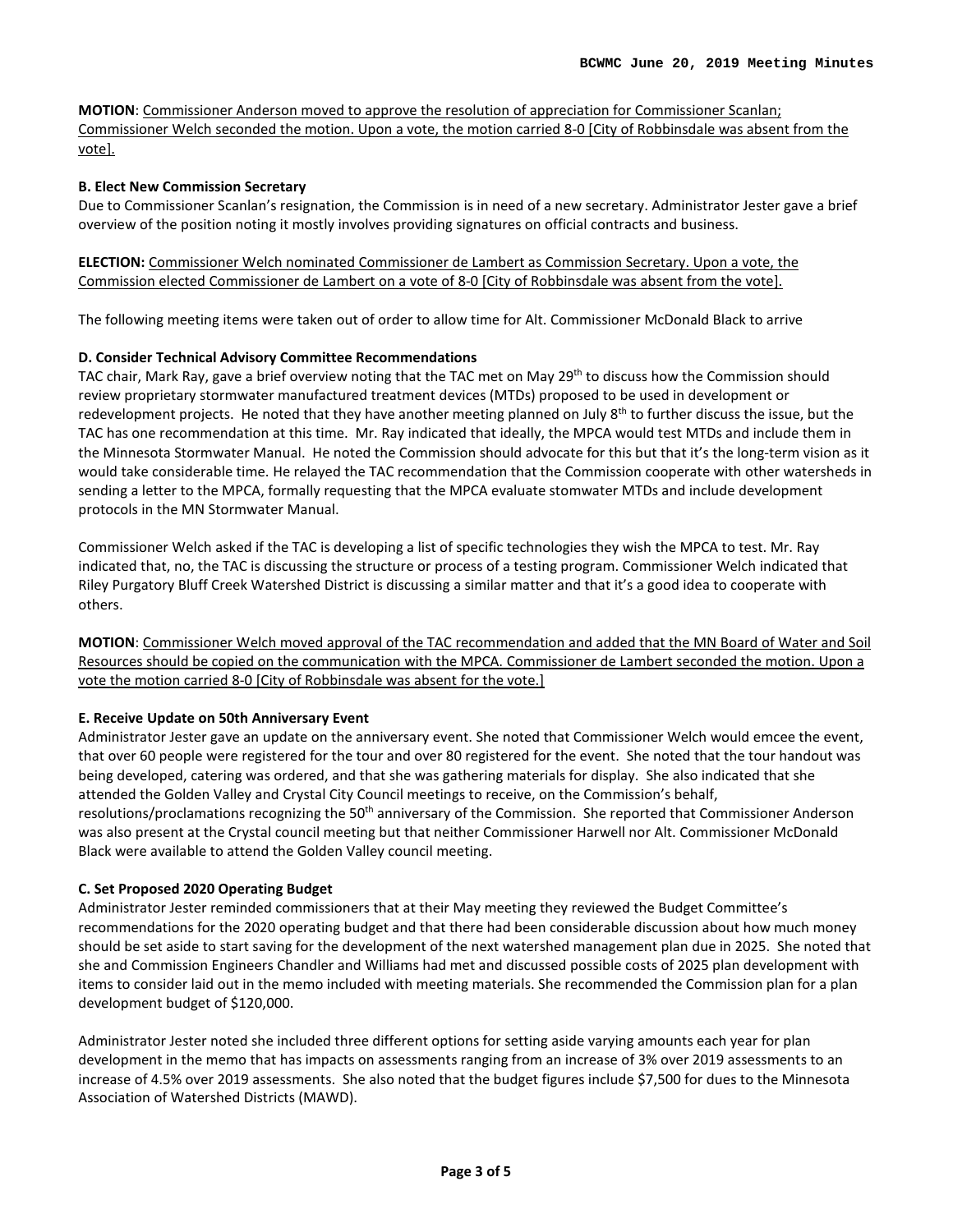Chair Prom noted that the majority of the Budget Committee members would like to keep the assessments at a 3% increase. [Alt. Commissioner McDonald Black arrives.]

Commissioner Welch noted that it seemed like MAWD staff was willing to work on issue of dues, that MAWD dues should stay in the budget, and that it seems like sound budgeting to spread the planning costs evenly over several years rather than have a large increase in assessments in the future, noting that he prefers option #3, the 4.5% assessment increase. Commissioners Harwell and de Lambert agreed. Commissioner Anderson noted his desire to keep the assessment increase at 3%, if possible.

Alt. Commissioner McDonald Black noted that she had not been able to attend MAWD's Finance Committee meeting but that she spoke with Emily Javens (MAWD Executive Director) by phone and relayed the idea that MAWD should incrementally increase the dues for new WMO members. She noted it was important to allow WMOs to more slowly increase their member cities' dues levels and that would also help MAWD gain support. She indicated she believes it's important for the Commission to remain in MAWD because their mission aligns with Commission goals and they seem to be focused on streamlining and attaining efficiencies in water management.

Alt. Commissioner McDonald Black also noted her belief that the Commission should fully fund the watershed plan development over years rather than allowing for a significant bump in assessments that wouldn't likely decrease after the plan was complete.

**MOTION:** Commissioner Welch moved to accept Option 3 of the proposed 2020 budget and to advance the proposed budget to cities for their review and comment. Commissioner Harwell seconded the motion. A roll call vote was taken:

> New Hope – yes Plymouth – no Robbinsdale – absent St. Louis Park – yes

Crystal – no Golden Valley – yes Medicine Lake – yes Minneapolis – yes Minnetonka – yes

Motion carried.

## **6. COMMUNICATIONS**

#### A. **Administrator's Report**

- i. Report on Meeting with Hennepin County Commissioner Fernando Administrator Jester reported that she, Commission Engineer Chandler, Chair Prom and Vice Chair Welch met with Hennepin County Commissioner Fernando on June 14<sup>th</sup>. She noted that Commissioner Fernando was extremely approachable, understood the BCWMC's mission and work, and indicated she would advocate for the 2020 levy request and CIP projects. Mr. Emory, Commissioner Fernando's Policy Aide, indicated that her office recently discussed the issue of over salting with a building association trade group. Commissioner Welch noted that we should invite Commissioner Fernando to a future Commission meeting.
- ii. Draft Model Ordinance on Chloride Reduction for Cities The final model ordinance should be available in July; some TAC members had been involved in its development. She will bring it to the Commission when it's available.
- iii. Report on Four Seasons Redevelopment Project Met with developers and their engineers, Plymouth staff, and Commission Engineer Chandler to review their proposed stormwater management techniques for the development itself and the "above and beyond" treatment. We will continue to work with the developer and the city, as needed, and may come to the Commission at their July or August meeting to consider entering an agreement.

B. **Chair**

i. Chair Prom noted that he intends to meet with Dominium (Four Seasons developer) as a Plymouth City Council member.